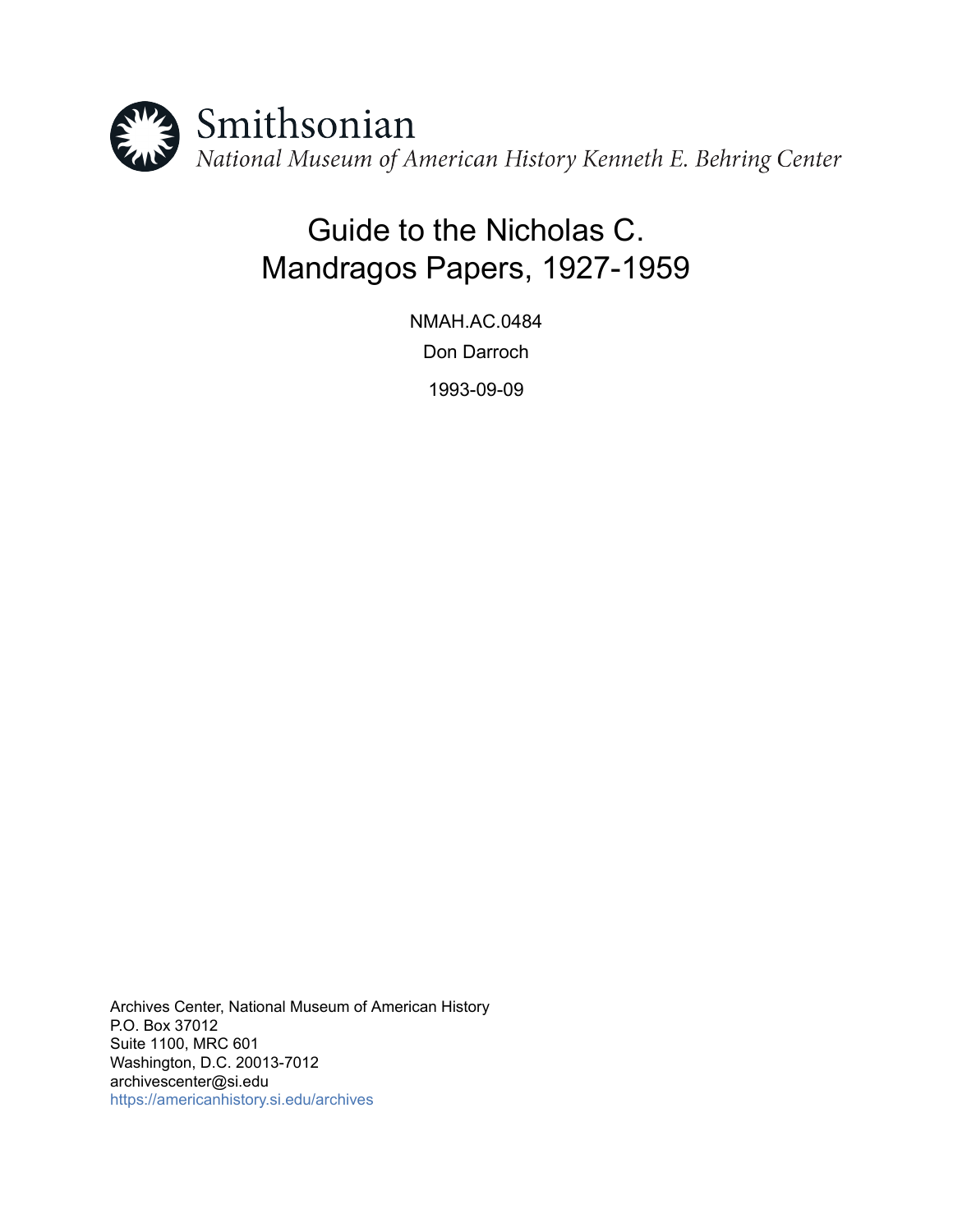## **Table of Contents**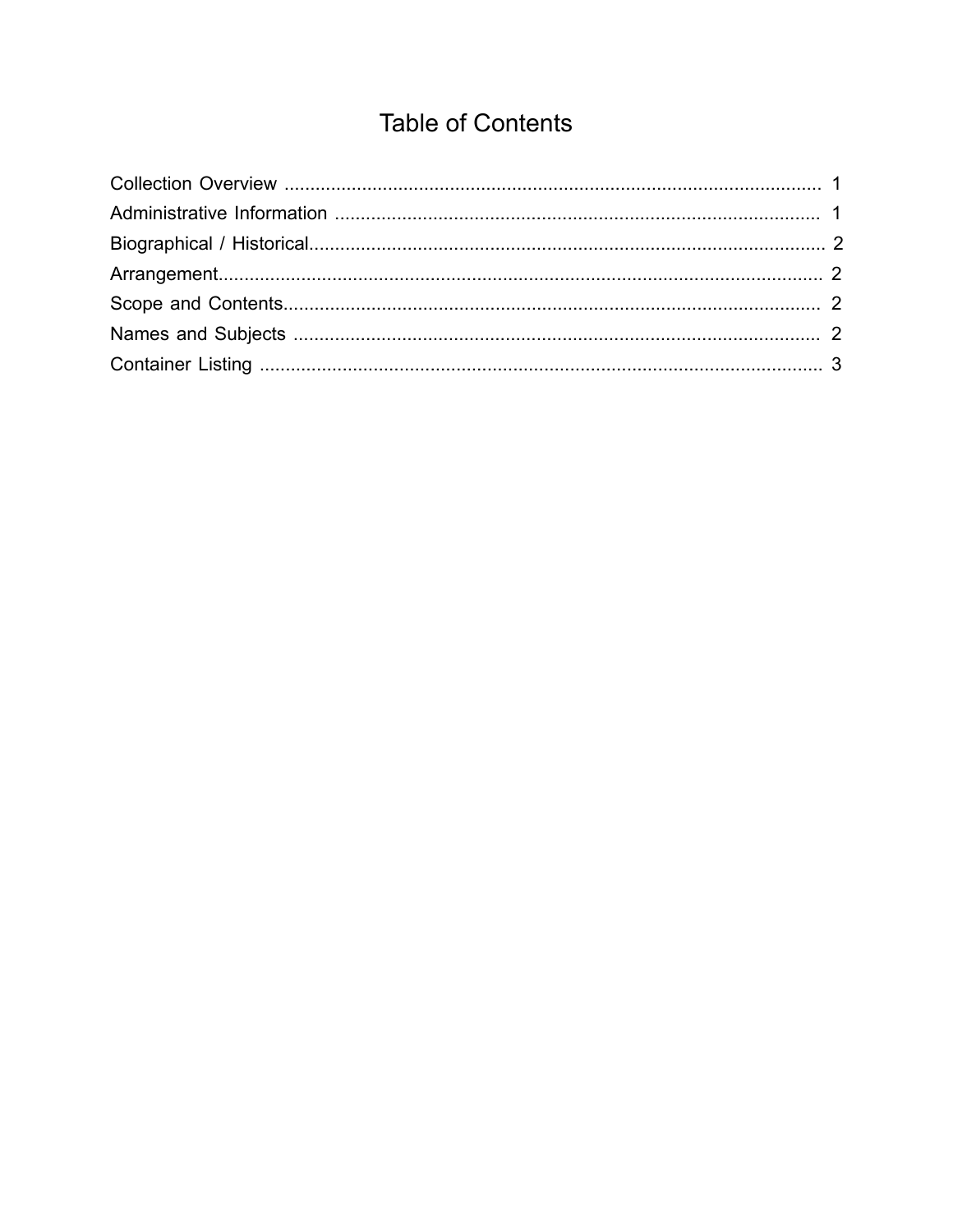## <span id="page-2-0"></span>**Collection Overview**

| <b>Repository:</b> | Archives Center, National Museum of American History                    |
|--------------------|-------------------------------------------------------------------------|
| Title:             | Nicholas C. Mandragos Papers                                            |
| Date:              | 1905-1964, undated                                                      |
| Identifier:        | NMAH.AC.0484                                                            |
| Creator:           | Mandragos, Nicholas C., 1896- (engineer) (Creator)<br>Mandragos, Frieda |
| Source:            | National Museum of American History (U.S.). Division of Engineering     |
| Extent:            | 2.5 Cubic feet (10 boxes)                                               |
| Language:          | English.                                                                |
| Summary:           | The papers of immigrant engineer Nicholas C. Mandragos.                 |

## <span id="page-2-1"></span>**Administrative Information**

#### Acquisition Information

This material was donated to NMAH, together with several instruments and models relating to materials testing, in October 1992 by Mr. Mandragos' widow, Frieda Mandragos.

#### **Provenance**

Papers were transferred to the Archives Center from the Division of Work and Industry on April 15, 1993.

#### Separated Materials

Instruments and models are housed in the the Division of Work and Industry.

#### Processing Information

Collection processed by Don Darroch, September 9, 1993

#### Preferred Citation

Nicholas C. Mandragos Papers, 1927-1959, Archives Center, National Museum of American History. Gift of Frieda Mandragos.

#### **Restrictions**

Collection is open for research.

#### Conditions Governing Use

Collection items available for reproduction, but the Archives Center makes no guarantees concerning copyright restrictions. Other intellectual property rights may apply. Archives Center cost-recovery and use fees may apply when requesting reproductions.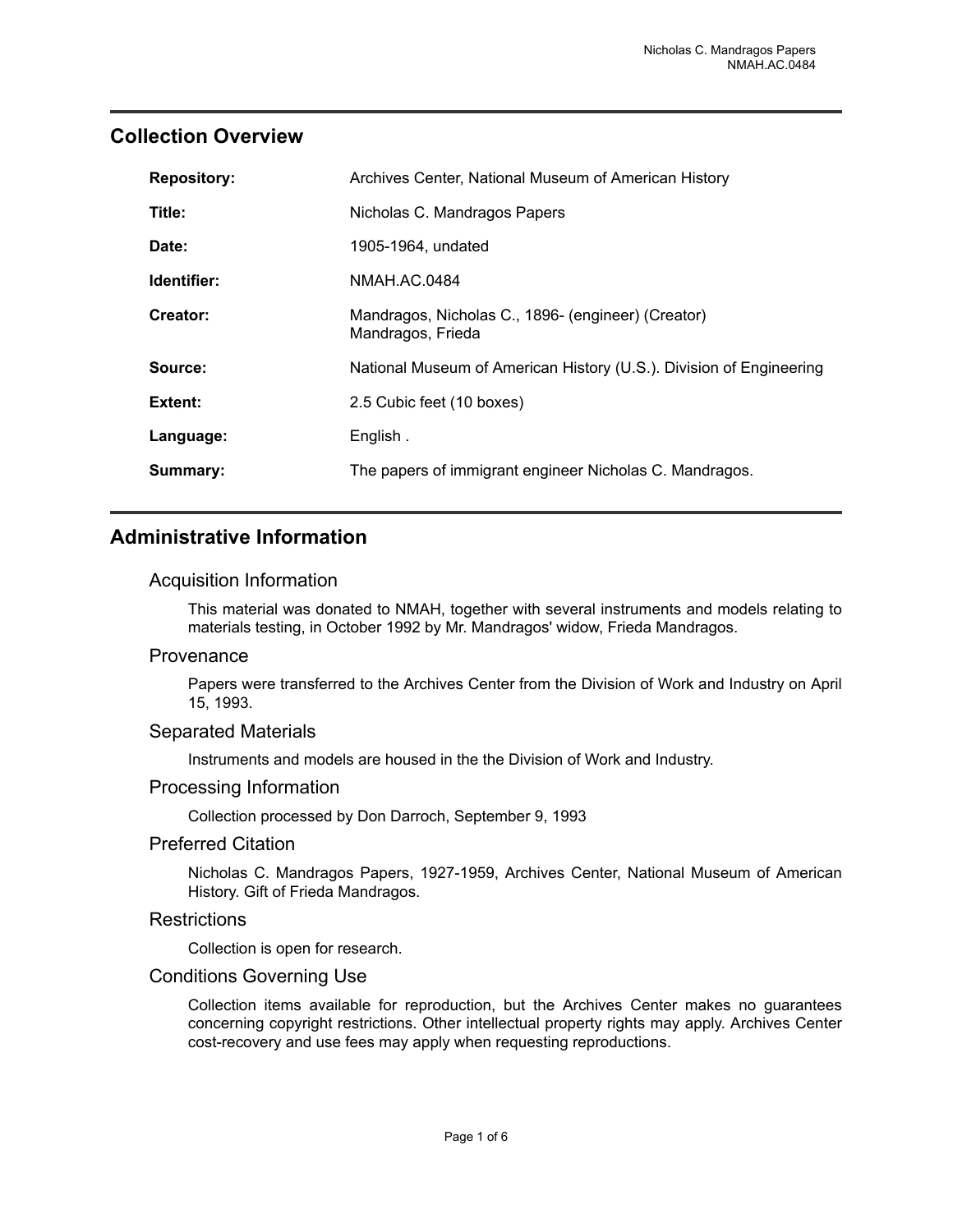## <span id="page-3-0"></span>**Biographical / Historical**

Nicholas C, Mandragos was born on the Greek island of Symi in 1896, was educated at the Salvago Professional School in Alexandria, Egypt, at New York University and at Brooklyn Polytechnic Institute. He received a bachelor of science degree in engineering at the latter institution plus 21 points of graduate studies. After being employed as a structural engineer by New York Central RR, 1926 1937, Mandragos was employed in research during World War II at the War and Navy Depts. He also lectured on photoelasticity at George Washington University 1943 1949 and was an associate professor there 1947 1949; later he was a consulting engineer.

## <span id="page-3-2"></span>**Scope and Contents**

The collection consists almost entirely of notes Mandragos used as the basis for lectures to his engineering classes. They cover various problem areas: stress analysis of structures, strength of materials, hydraulics and other technical aspects of structural design. There are also a few notes Mandragos made as a student in the 1920s and 1930s. The notes are carefully hand printed with detailed technical drawings, sometimes in photocopy. They are arranged alphabetically by subject, usually with dates.

## <span id="page-3-1"></span>**Arrangement**

Collection is arranged into one series.

## <span id="page-3-3"></span>Names and Subject Terms

This collection is indexed in the online catalog of the Smithsonian Institution under the following terms:

Subjects:

Concrete -- 1920-1960 Engineering -- Study and teaching -- 1920-1960 Engineers -- 1920-1960 Hydraulic engineering -- 1920-1960 Strength of materials -- 1920-1960 Structural engineering -- 1920-1960 Tolerance (Engineering) -- 1920-1960

Types of Materials:

Instructional materials Lecture notes

Names:

National Museum of American History (U.S.). Division of Engineering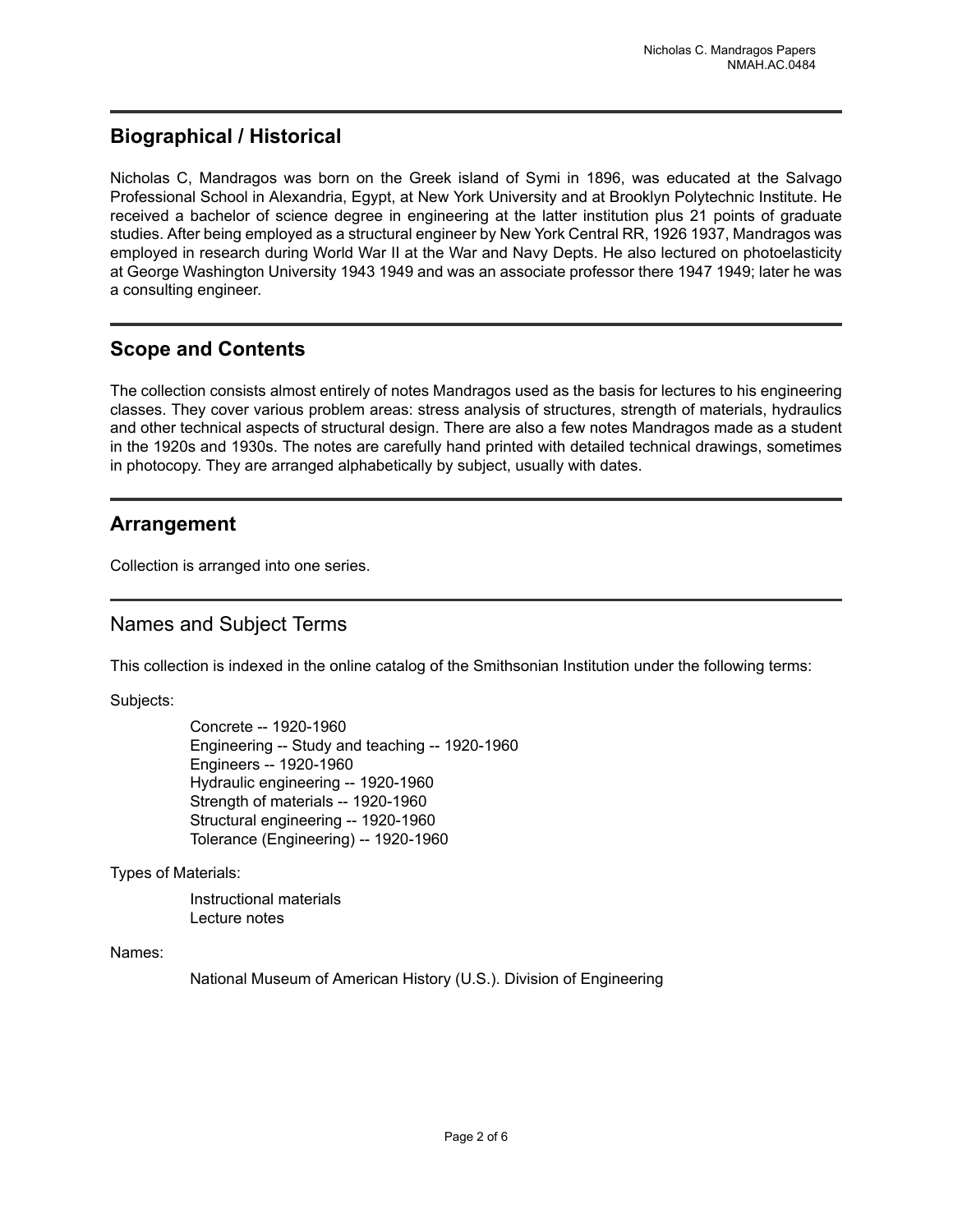## <span id="page-4-0"></span>**Container Listing**

| Box 1, Folder 1 | Analysis of Rigid Frames, 1938          |
|-----------------|-----------------------------------------|
| Box 1, Folder 2 | Analytical Dynamics and Mechanics, 1948 |
| Box 1, Folder 3 | Bridges, 1942-1947                      |
| Box 1, Folder 4 | Bridge Stresses, 1948-1949              |
| Box 1, Folder 5 | Chimneys, undated                       |
| Box 1, Folder 6 | Column Analogy, c. 1929-1930            |
| Box 1, Folder 7 | Concrete, 1940-1949                     |
| Box 1, Folder 8 | Concrete, 1944-1945                     |
| Box 1, Folder 9 | Contact Stresses, 1954-1955             |
| Box 2, Folder 1 | Determinants, undated                   |
| Box 2, Folder 2 | Determinants, undated                   |
| Box 2, Folder 3 | Domes, undated                          |
| Box 2, Folder 4 | Dynamics, 1948                          |
| Box 2, Folder 5 | Dynamics, 1949-1953                     |
| Box 2, Folder 6 | Dynamics, 1954                          |
| Box 2, Folder 7 | Economics Engineering, 1936             |
| Box 3, Folder 1 | Engineering Education, 1944-1946        |
| Box 3, Folder 2 | Engineering Materials, 1947             |
| Box 3, Folder 3 | Engineering Materials, 1948             |
| Box 3, Folder 4 | Engineering Materials, 1948             |
| Box 3, Folder 5 | Graphic Statics, undated                |
| Box 3, Folder 6 | Hydraulics Class Notes, undated         |
| Box 3, Folder 7 | Intermediate Structures, undated        |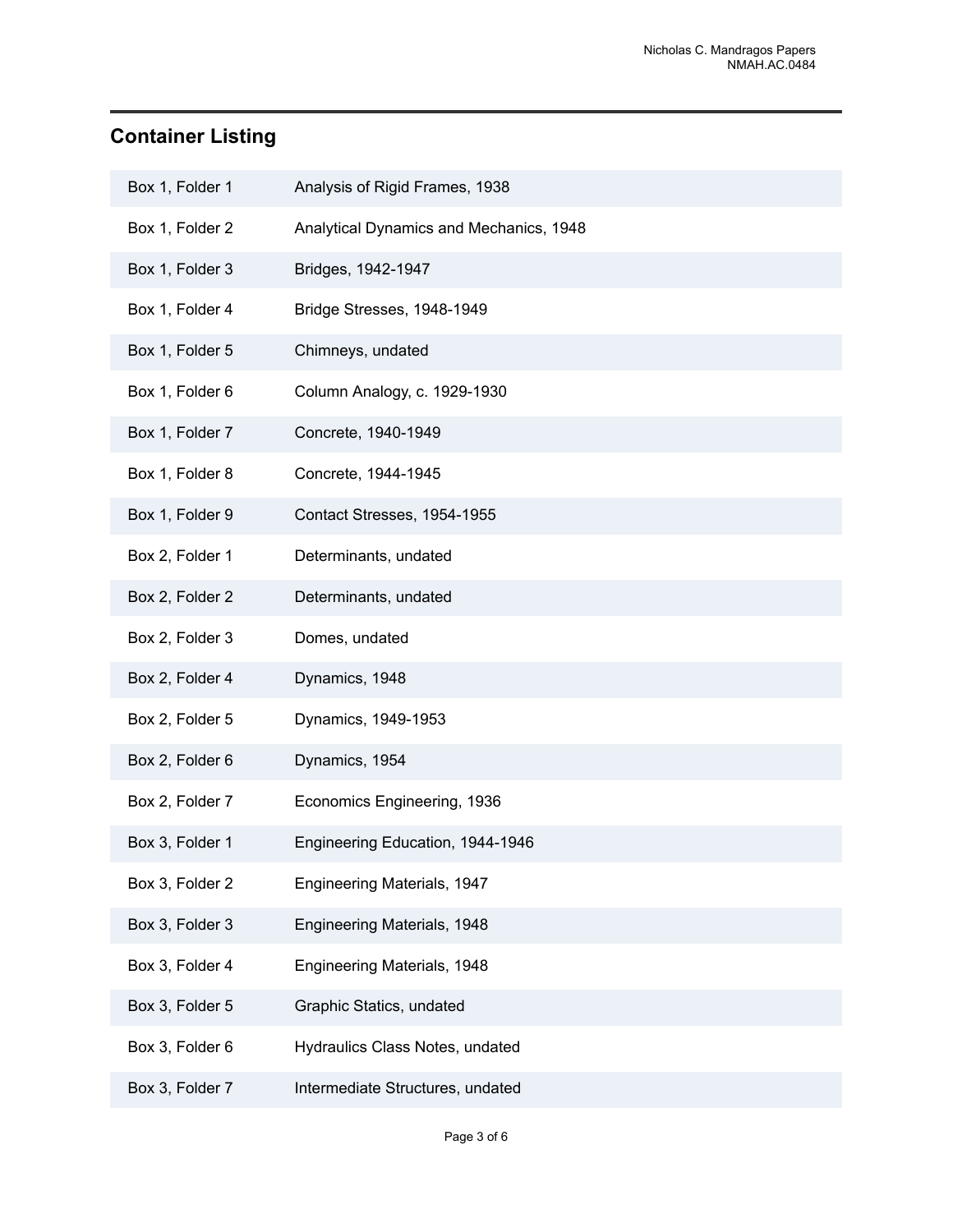- Box 3, Folder 8 Lectures, Dates and Places, 1945-1946
- Box 3, Folder 9 Loading of Beams, 1953
- Box 3, Folder 10 Mechanics, 1947
- Box 3, Folder 11 Miscellaneous Studies, 1938
- Box 3, Folder 12 Miscellaneous Unidentified, 1944-1959
- Box 4, Folder 1 Photoelasticity, 1938
- Box 4, Folder 2 Photoelasticity, 1944
- Box 4, Folder 3 Photoelasticity, 1944-1945
- Box 4, Folder 4 Photoelasticity, undated
- Box 4, Folder 5 Piles, undated
- Box 4, Folder 6 Resistance, undated
- Box 4, Folder 35 Strain Gages, 1946-1957
- Box 4, Folder 36 Strain Gages, 1953
- Box 4, Folder 37 Strain Gages, undated
- Box 5, Folder 1 Strength of Materials, 1947
- Box 5, Folder 2 Strength of Materials, 1953
- Box 5, Folder 3 Strength of Materials, 1953
- Box 5, Folder 4 Strength of Materials, undated
- Box 5, Folder 5 Strength of Materials, undated
- Box 5, Folder 6 Stress Analysis, 1954
- Box 5, Folder 7 Stress Analysis, 1956
- Box 5, Folder 8 Stress Analysis, 1957
- Box 5, Folder 9 Stress Analysis, undated
- Box 5, Folder 10 Stress Analysis Curves, 1952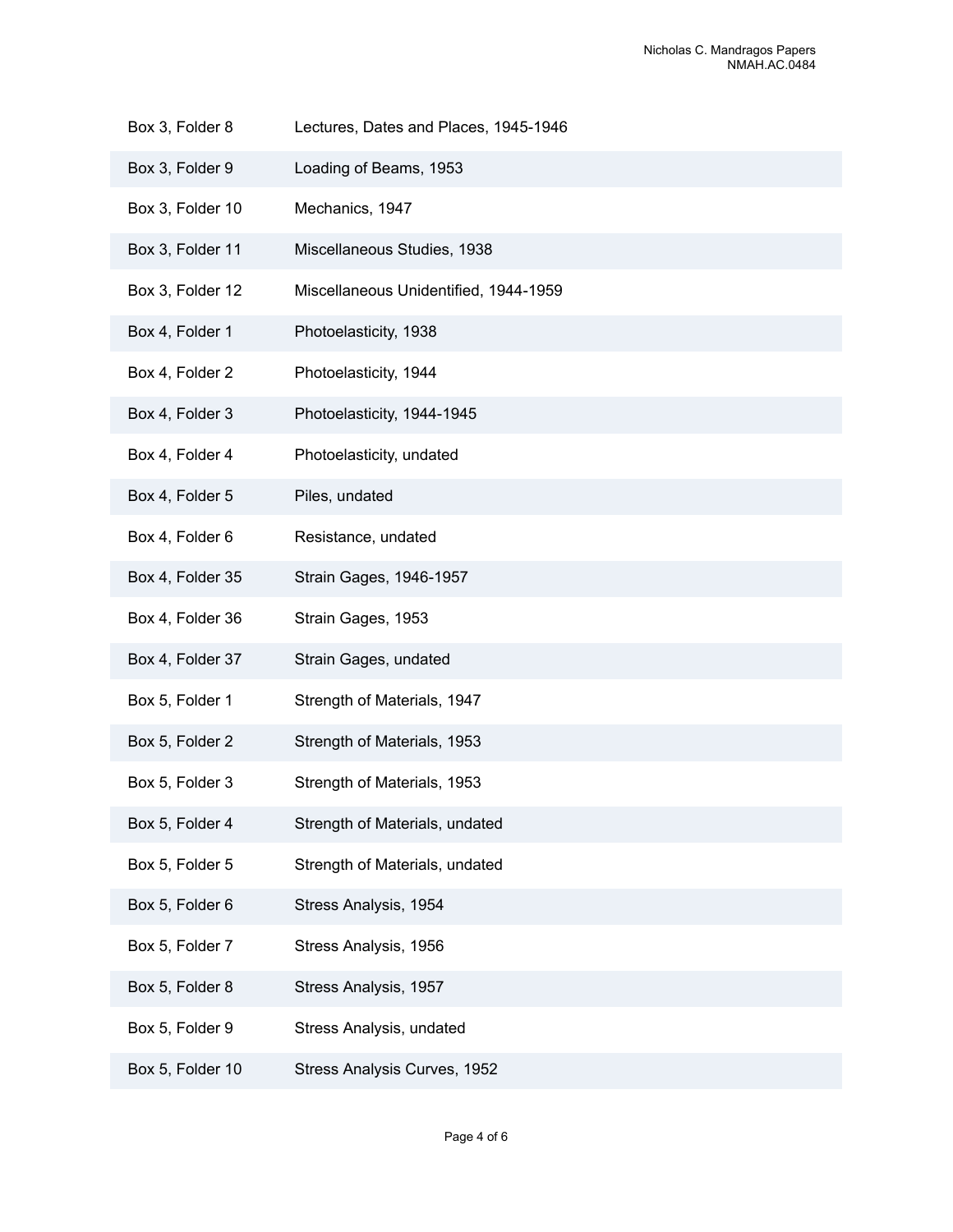- Box 6, Folder 1 Structural Frameworks, 1945
- Box 6, Folder 2 Structural Problems, 1927
- Box 6, Folder 3 Structural Problems, undated
- Box 6, Folder 4 Structures, undated
- Box 6, Folder 5 Structures, undated
- Box 6, Folder 6 Theory of Elasticity, undated
- Box 6, Folder 7 Theory of Structures, undated
- Box 6, Folder 8 Thick Wall Cylinders, 1953
- Box 6, Folder 9 Transmission Towers, undated
- Box 6, Folder 10 Ventilation, 1933
- Box 6, Folder 11 Wind Stresses, undated
- Box 7, Folder 1 Mandragos Notes, undated
- Box 7, Folder 2 Concrete Footings Plans, 1946
- Box 8, Folder 1 Miscellaneous civil engineering reports , 1930-1959
- Box 8, Folder 2 Springs, undated
- Box 8, Folder 3 Tall building construction photographs, undated
- Box 8, Folder 4 Structural welding, 1946, 1949
- Box 8, Folder 5 Structures indeterminate, 1944
- Box 8, Folder 6 Structures, miscellaneous systems, 1941-1950
- Box 8, Folder 7-8 Trisecting any angle, 1939-1964
- Box 8, Folder 9 Wood and fasteners, 1961
- Box 9, Folder 1 Chimneys, 1924
- Box 9, Folder 2 Civil defense, 1959
- Box 9, Folder 3-4 Concrete, 1938-1962